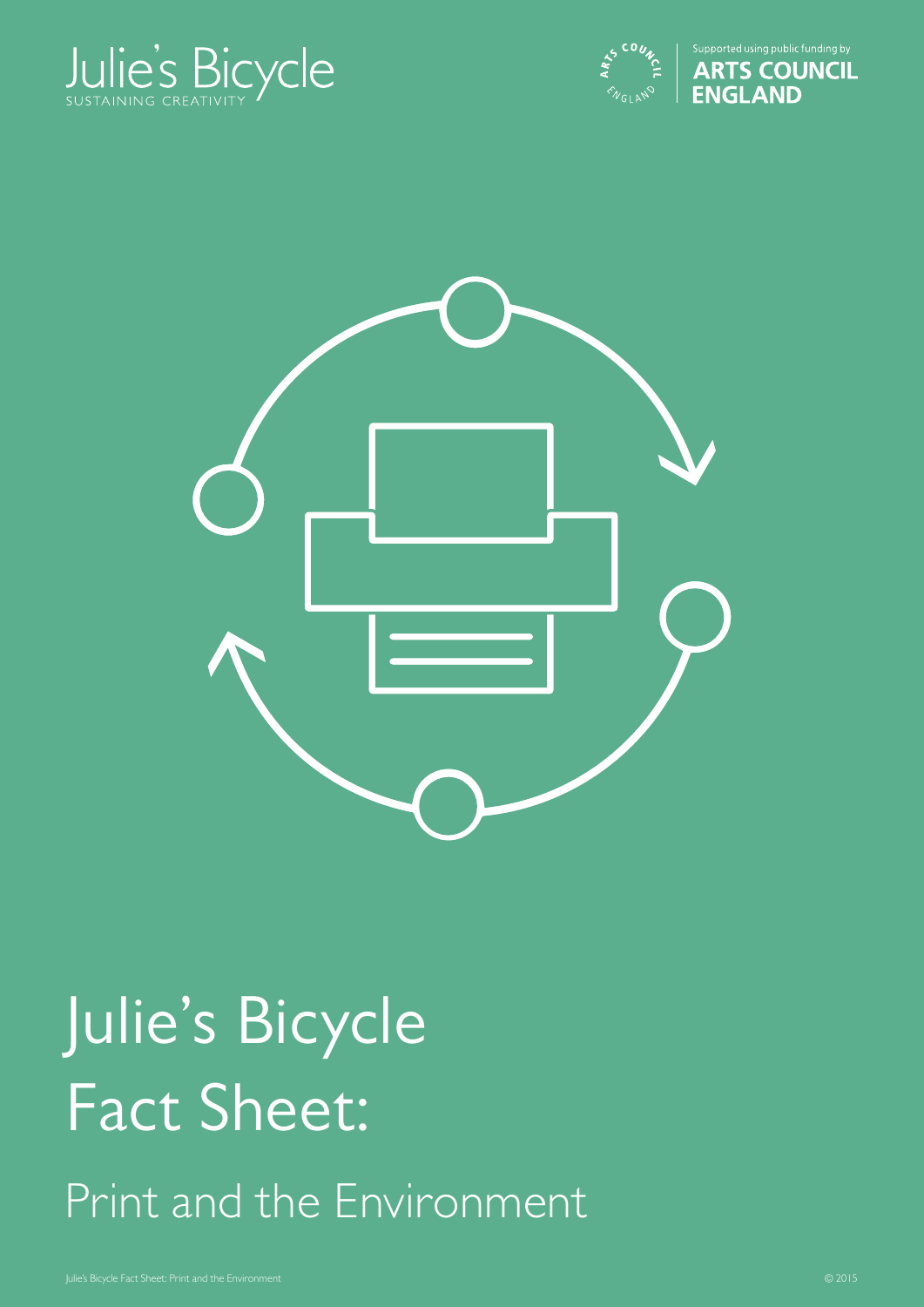The UK is the world's fifth largest producer of print, with over 10,000 companies turning over £14.3 billion. Like other large industries, printing has been associated with pollution and waste due to its use of inks, chemicals and water, and high consumption of raw materials – mainly paper. Many people in the industry are working hard with manufacturers, suppliers, regulators and consumers to improve its overall environmental impact.

This fact sheet will show you what the main issues are, how they are being addressed, and what you as users and buyers can do to make sure print becomes, and remains, a responsible and sustainable communication medium.

Printing in the UK can roughly be broken down into two distinct categories – litho (sometimes called offset), and digital.

#### Litho

In litho printing, ink is transferred onto an aluminium plate. The image areas on the plate attract ink, while non image areas repel ink. This image is offset onto a hard rubber-blanketed cylinder, before being transferred onto the paper under pressure. A litho printing job has high set up costs, but once the press is running it becomes a very efficient way to print – especially for large quantities.

#### **Digital**

In digital printing, electronic files go straight to the printer and an image is printed using inkjet, laser or toner technology, without pressure. Digital print methods continue to develop at a very fast rate. One advantage of digital is that you can print very small runs as and when needed, with little waste.

There are other industrial print processes mainly used for magazines and packaging such as gravure and flexography. Screen printing uses a mesh to distribute the ink, and is mainly used for point of sale (POS) products, as well as by artists and print studios.

### Print and The Environment How print impacts the environment

- Paper The paper making process, and what happens to paper after it's used, are the main environmental concerns. Paper is potentially sustainable, because it comes from a renewable raw material (wood pulp) that is re-usable, recyclable and biodegradable. Always try and use paper that is made from post-consumer waste, or if that is not possible, Forest Stewardship Council (FSC) certified paper. Recycle it, to prevent it becoming landfill, and promote actions for recycling. Paper fibre can be recycled up to 7 times before it becomes too weak to be made into something else. For more information see our [Paper Factsheet.](http://www.juliesbicycle.com/resources/paper-factsheet)
- Energy Print can use lots of electricity. A good printer will use renewable power. They will also be monitoring its use, because you can't manage what you don't measure, and have a look at all energy consuming devices such as machinery, lightning, air conditioning – with a programme of measures to improve efficiency.
- Water Your printer should monitor and have policies in place to reduce water consumption or recycle waste water. Preventing pollution and reducing consumption are the goals (although digital-only printers use little in the first place).
- Waste How does your printer handle, collect and separate recyclable materials? Paper and aluminium plates, ink tins, toner cartridges, pallets and plastics can always be recycled. Recycled aluminium consumes only 10% of the energy used to produce virgin aluminium. Be wary of 'zero waste to landfill' claims – many such claims are made by firms that simply use incineration or other methods, rather than reducing, re-using or recycling.
- Chemicals These should be taken away by a licenced hazardous waste carrier, and waste litho ink reprocessed to ensure safe disposal. Make sure there are strict policies in place for the storage and handling of chemicals, and a well maintained yard and grounds, if you can manage a visit.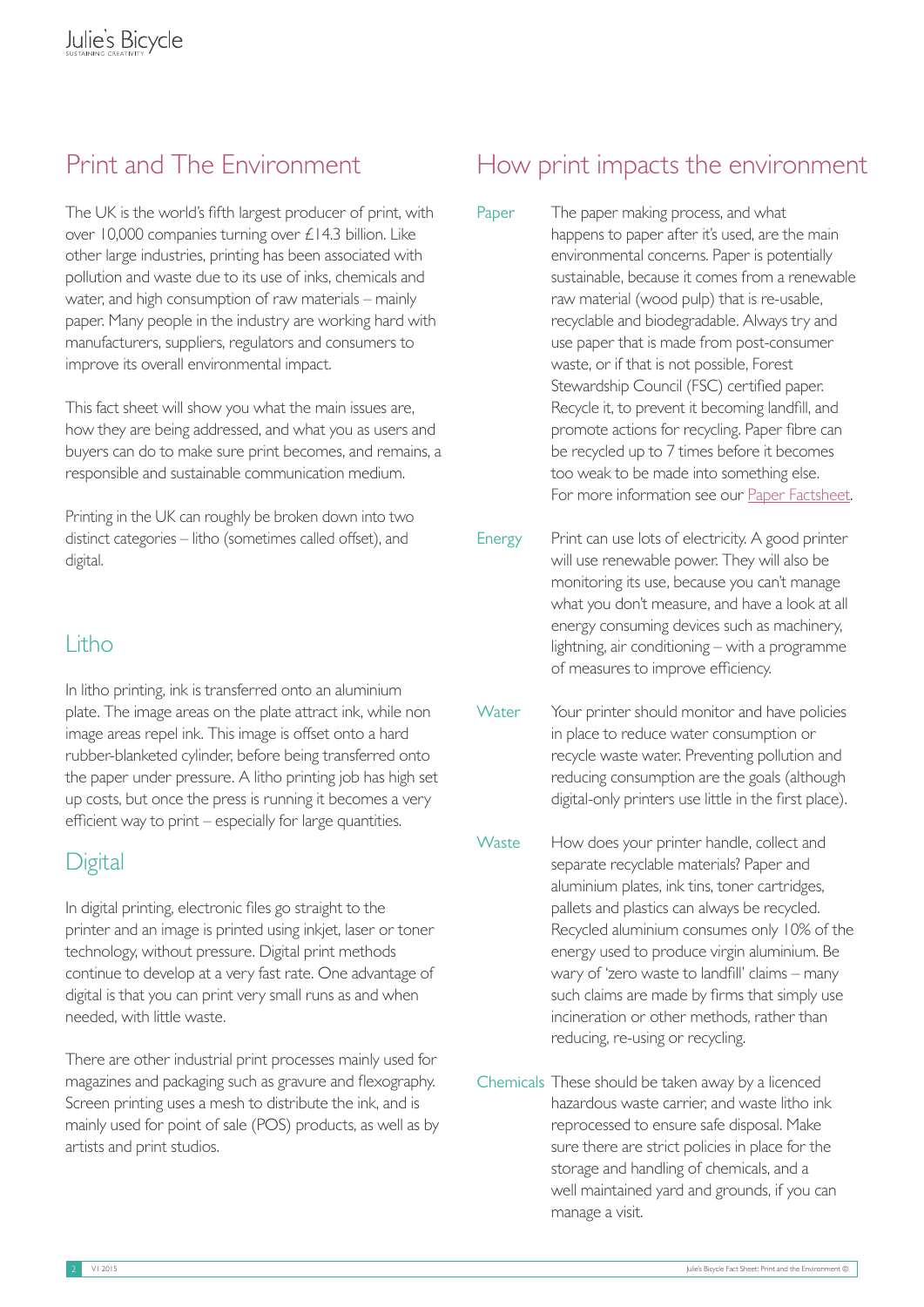#### Production Processes

Pre-Press – New technologies have significantly reduced environmental impacts, so check which systems your printer uses. Computer to plate (CTP) uses technology without use of film or chemicals and is more energy efficient. Soft (i.e. screen based) proofing eliminates consumables, energy cost and logistics required for physical "hard copy" proofing - but use with caution. A hard copy proof is generally more colour accurate, so you are less likely to be disappointed with the end result and require a reprint – a much bigger waste of resources.

Inks – Litho ink manufacturers are increasingly using renewable and recyclable resources such as soy, vegetable oil and starch, even for metallic and fluorescent ink. Soya based -unlike mineral – ink is renewable. Digital inks are not oil based, but they have disadvantages when it comes to de-inking printed paper for recycling. See [INGEDE](http://www.ingede.com/digital/digi-overview.html) for more information on digital processes and de-inkability.

Water based or UV varnishes can all be treated by modern recycling plants.

Lamination – even bio-degradable cellulose (wood based) ones, and the adhesives needed to apply them, create recycling problems. Avoid if you can.

Foil blocking – Studies show that hot and cold foiling caused no problems in recyclability, although always consider the resources and energy used in its making and application.

Binding methods affect recyclability. This may be an 'ask your printer' question, as it will vary so much according to what the printed item is. One big issue is the type of adhesive used in the binding.

### What To Look For In A Printer

#### Environmental Management Systems

ISO14001 certification accredited to UKAS standard. Whilst it is not a performance standard, it is a strict management and record-keeping system, used to manage and improve performance. The three key areas are compliance with environmental regulation, preventing pollution, and improving environmental performance.

EMAS, the Eco-Management and Audit Scheme, is a voluntary initiative designed to improve companies' environmental performance. EMAS sets the highest environmental standards of all the environmental management schemes. It recognises organisations that go beyond minimum legal compliance.

Good printers maintain their machines to a high standard, have digital workflow management systems and use quality standards and colour profiles, to minimise waste. They keep production data to help show where things can be improved.

#### Forest Stewardship Council (FSC) Chain of Custody

This is about tracking paper fibre from responsible plantation to printed sheet, and preventing FSC and non-FSC material getting mixed. If a printer holds the FSC Chain of Custody, and the paper being used in a project is FSC certified, the end product can be labelled as FSC certified. The printer can also offer you the FSC certificate mark to put on your printed product.

Not all printers have the resources to implement environmental management systems, or become FSC chain of custody certified. At the very least they should have a written environmental policy that they are following, and are happy to explain in detail.

You should also check to see what your printer does about workers' safety, ethical supply chains, and how they interact with their local community. Other things to look for are the use of low emission and fuel efficient vehicles or green couriers for delivery, and the encouragement of cycling amongst employees. The best thing you can do to is to talk to them, or arrange a site visit.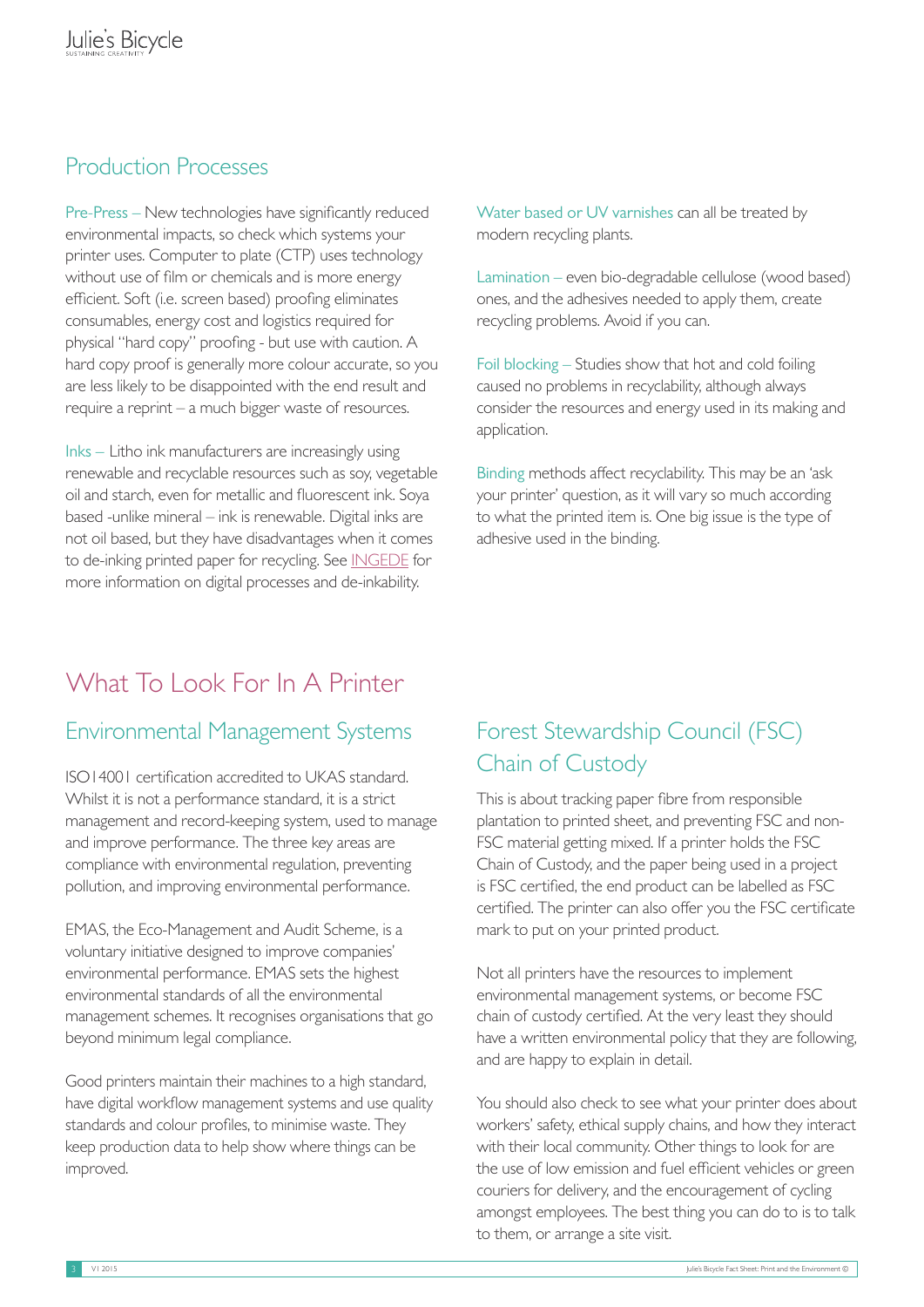## Buying Tips

- Think about print run length. Overproduction is the mother of all waste, but if you order too few and need a reprint, it will be both financially and environmentally costly.
- Confirm the paper order in good time to ensure your printer does not need an emergency delivery from the paper merchant's warehouse.
- Think about delivery logistics. 'Group up' any of your final deliveries if they are going to more than one place.

#### Design Tips

- Design around the size of the paper the printer uses or can get hold of - usually 'A' or 'B' standard sizes.
- Consider a smaller format, to reduce the cost and environmental impacts.
- Use lighter papers, which consume less in the way of raw materials and energy.
- Keep ink coverage to a minimum, to reduce the amount of potentially environmentally damaging ink used. It also makes your product easier to recycle.
- Check files and proofs thoroughly before sending them off to print. Re-proofing, pulling a job off press or correcting after completion is costly and wasteful.
- If you want longevity of use from your product, design it to be updateable.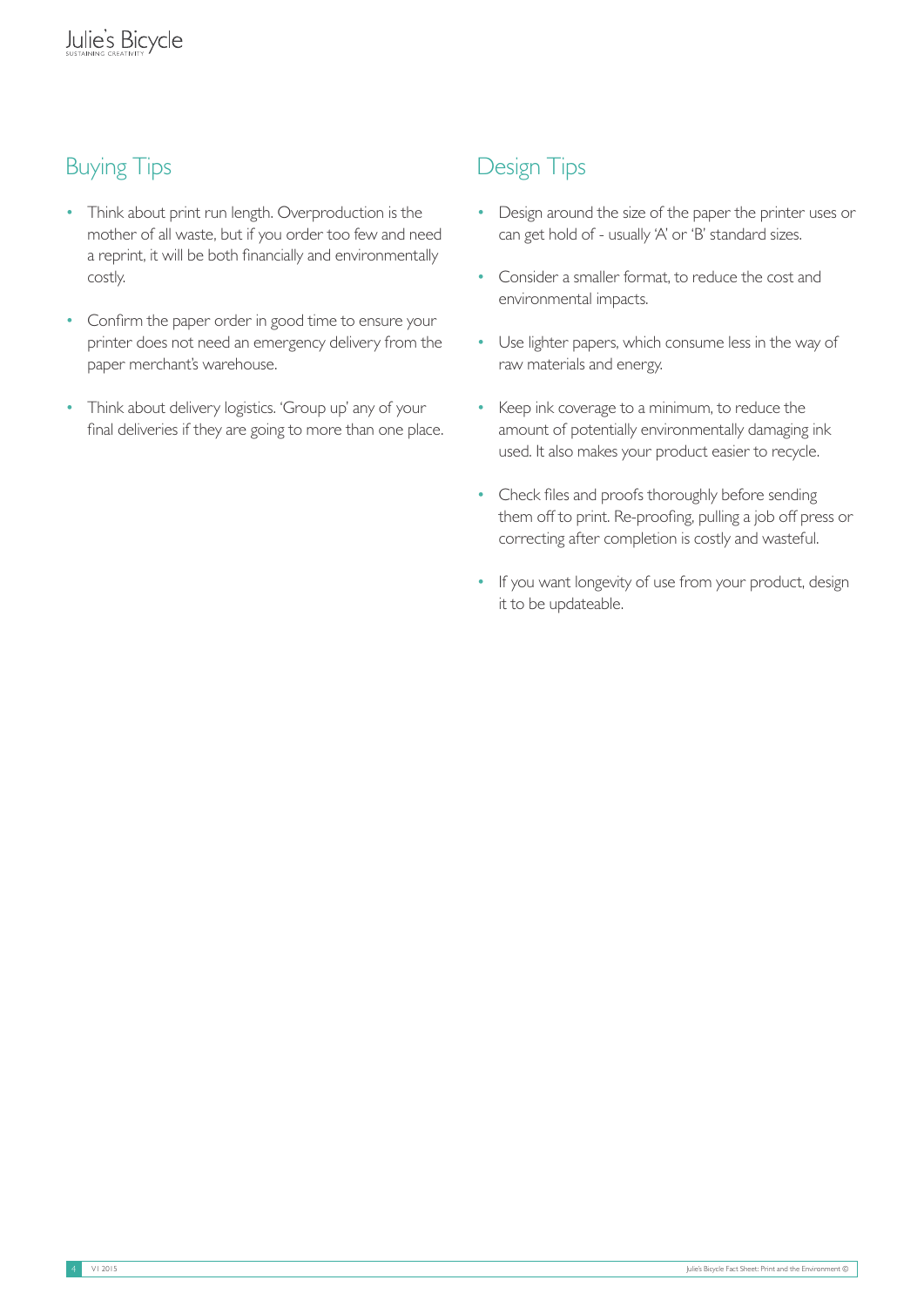# Print vs Digital Media

"Go paperless" and "save trees" are common phrases heard these days. The continued growth of digital media and online publishing means electronic forms of communication are often perceived as being environmentally better than print – perceptions that are wrong, in many cases. The issue of print vs electronic are very complex, and there isn't a definitive answer, but here are some things to think about:

- Electronic waste is the fastest-growing waste stream in the UK, according to the Department for Environment, Food and Rural Affairs (Defra).
- The amount of electronic products discarded globally has sky rocketed recently with 20-50 million tonnes generated every year.
- Energy demand of electronic media and its carbon footprint is several times greater than of ink-onpaper. Pulp, paper and printing accounted for 0.6% greenhouse gas (GHG) emissions in Europe (2009, EEA data) and an estimated 1-1.5% of global energy. On other hand internet data centres were forecast to use 4% global energy consumption by 2010 – double the level of 2006. And that doesn't include TV, mobile and other electronic media devices.
- Many people use electronic communication for things that they will then print themselves anyway. They are then still using energy, ink and paper.
- The impact of reading online varies according to a number of factors. Time spent reading affects energy use, as does file size for energy use in storage and transmission.

• Fitness for purpose is important, and will be a factor in whether or not people end up printing it. Reading a lot of text online is not easy, for instance. But then for some things, electronic is better – for those with impaired vision, for instance, an e-book allows the type size to be increased.

In summary the graphics industry has made big improvements in reducing its carbon footprint and improving energy efficiency, as well as making environmental progress through technological advances, improved production processes and the continued implementation of EMS systems and certification and labelling schemes. It will remain work in progress for many years to come.

Environmentally conscious print design is best kept simple as each additional finishing process; beyond running it through the press adds energy, waste and uses resources. Always ensure the printed paper product can be recyclable and de-inkable, and consider its whole lifecycle including whether the grave of one cycle can be the cradle of another. The responsible printer's cradle-to-cradle approach is something the digital sector doesn't share, although things are improving.

In reality we live in an increasingly digital world, where electronic and paper based communications coexist and are often complementary. Anyone who feels the need to choose will often have to look hard at the fine detail so better we should continue to look for ways to reduce the impact of both.

#### References and Resources

[The British Printing Industries Federation \(BPIF\)](http://www.britishprint.com/)

#### **[PrintCity](http://www.printcity.de/index.php?site_id=21)**

Developed in partnership with [Calverts Cooperative:](http://www.calverts.coop) Design and Print, authored by Lee Sargent and with thanks to\_[Clare Taylor Co](http://www.clare-taylor-consulting.co.uk)nsulting.